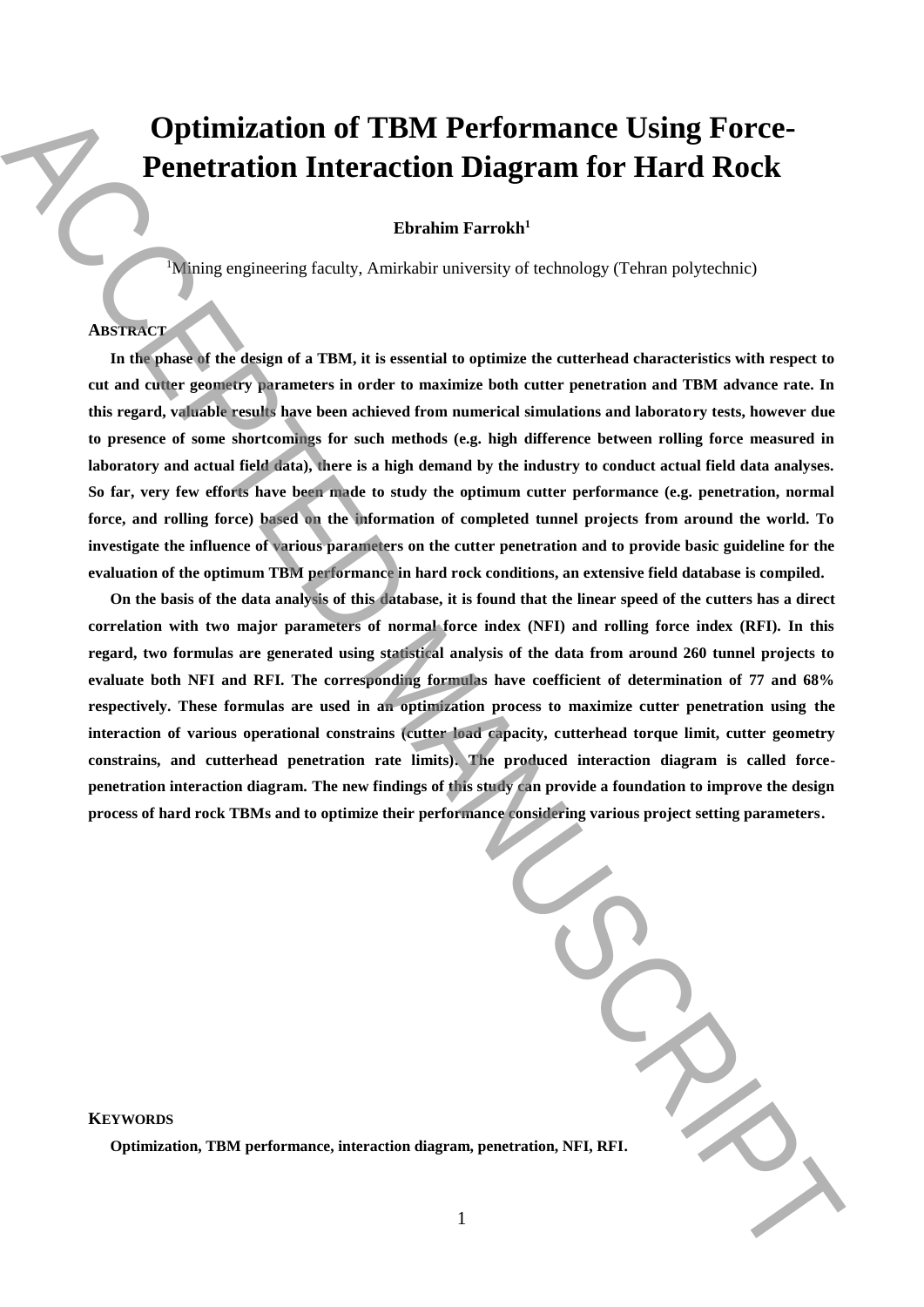## **1. Introduction**

TBM performance optimization has been the subject of many research studies and field test trials. In this regard, some major TBM cutterhead design characteristics including cut spacing and specific energy are studied in laboratory using linear cutting machine tests, rotary cutting machine tests, and numerical simulations. The summary of the results of these studies show, in order to reach to an optimum excavation, the ratio of cutter spacing to penetration (S/p) shall be varied to reach to a minimum specific energy (SE). At this SE, the rolling force required to generate a unit volume of the excavated rock is comparably lower. One note is that, in practice rolling force is much lower than the normal force, hence it is not a major concern in performance optimization as long as its value fall within its permissible limit defined by the maximum cutterhead torque. In this paper, an extensive database compiled by the author during past 10 years are used to investigate the parameters maximizing the field TBM penetration and advance rate. In this regard, two new formulas are derived from the actual field data of many projects to evaluate cutter normal force and rolling force. These new formulas are used to optimize the cutter penetration considering TBM operational constraints. **1.** Interiorities equivariant that the main of the second the second term in the second term in the second term in the second term in the second term in the second term in the second term in the second term in the second

#### **2. Methodology**

In order to improve the strategies for the evaluation of the normal force and rolling force, an attempt is made to use the information of the database to generate practical formulas for the normal force and rolling force using regression analysis. In order to improve the prediction performance, the objective parameters are normalized with the cutter penetration. With this strategy, the normal force is transformed to a parameter called, normal force index (NFI) (Eq. 1) and the rolling force is transformed to a parameter called, rolling force index (RFI) (Eq. 2).

$$
NFI = \mathcal{F}_n/p \tag{1}
$$

$$
RFI = \mathbf{F}_r/p \tag{2}
$$

where:

NFI is normal force index in kN/mm/rev,

Fn is cutter normal force in kN,

p is cutter penetration in mm,

RFI is rolling force index in kN/mm,

Fr is cutter rolling force in mm.

### **3. Results and Discussion**

Eq. 3 and 4 show the Minitab outputs for the best fitted model for the evaluation of NFI and RFI based on different step forward regression analyses. It should be noted that p-value of less than 0.05 represents high significance of a parameter in a multiple regression analysis. VIF (variance inflation factor) of less than 10 guarantees a low collinearity between dependent parameters.

$$
NFI = 0.117 \cdot \text{UCS}^{0.5464} \text{ LS}^{0.75} \left(\frac{S}{76.2}\right)^{1.379} \left(\frac{T}{19}\right)^{1.039} \left(\frac{d}{432}\right)^{1.3} \tag{3}
$$

$$
RFI = 0.00686 \cdot \text{UCS}^{0.3187} \text{ LS}^{1.063} \left(\frac{S}{76.2}\right)^{1.158} \tag{4}
$$

Where:

UCS is uniaxial compressive strength in MPa,

S is cutter spacing in mm,

LS is average linear speed of the cutters in m/min,

T is cutter tip width in mm,

d is cutter diameter in mm.

The cutter force-penetration interaction diagram is constructed on a chart with p on the x axis and Fn on the y axis. In this chart, the upper boundary is defined by the maximum cutter load capacity, the farthest right hand side boundary is determined by the cutter geometry limit, and the upper right hand boundary is defined according to Eq. 3 and 4. As seen in Fig. 1, the extent and location of upper right hand boundary is dependent on the level of RPM used. As the RPM becomes higher, the extent of this boundary becomes larger.